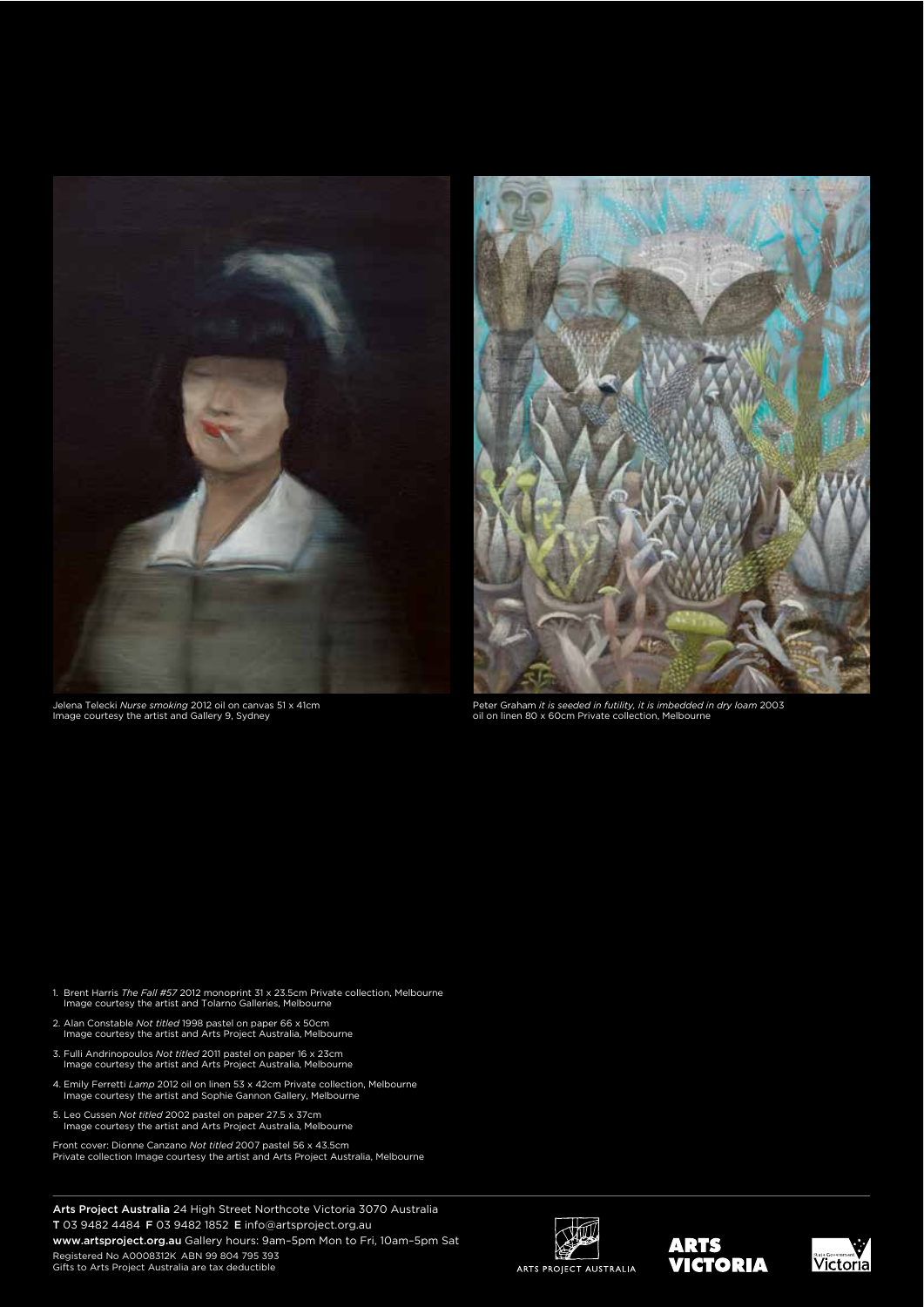

## octurne

Curated by Kirrily Hammond

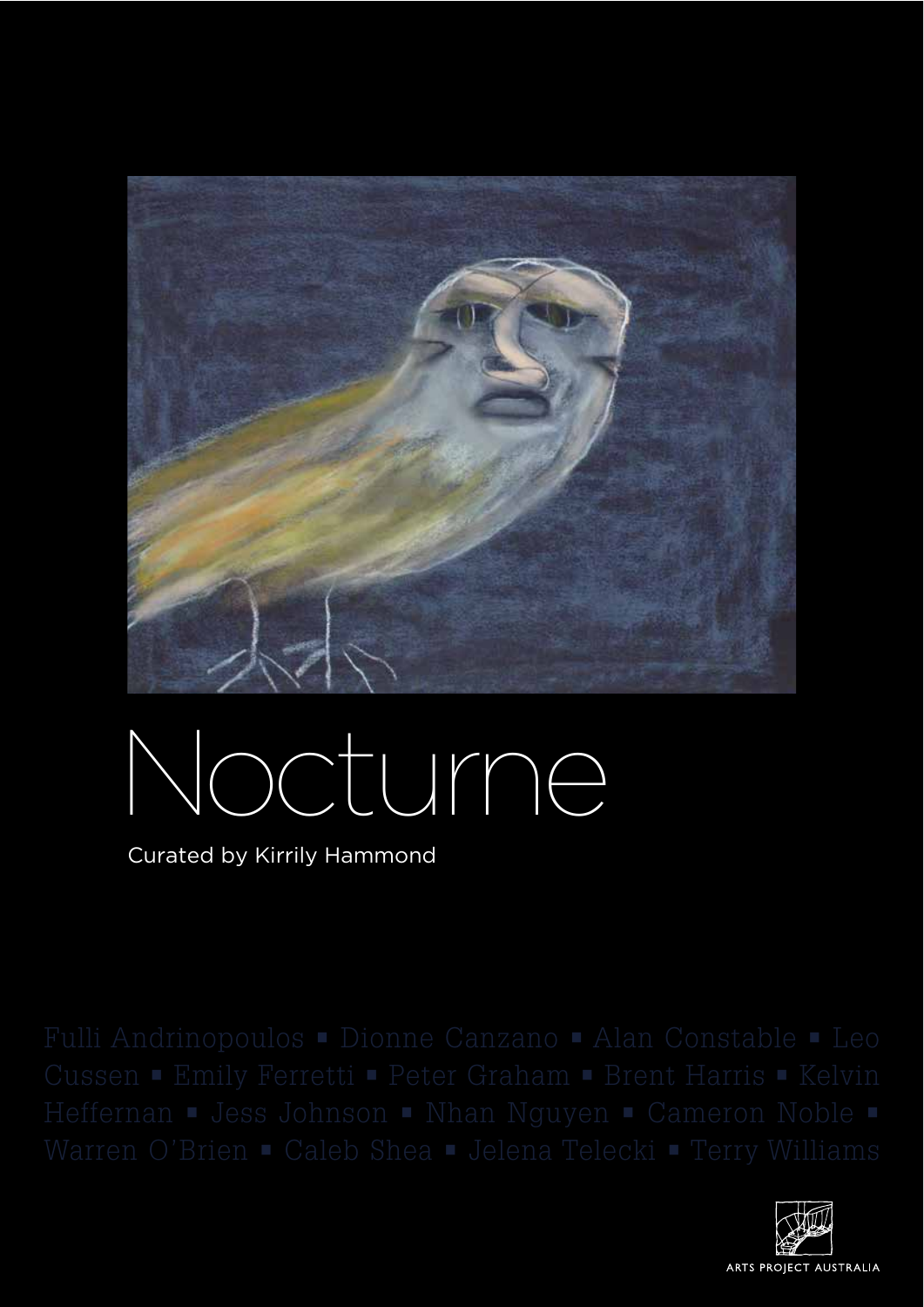## Nocturne

In the 1890s French symbolist painter Odilon Redon created several images titled 'Closed eyes', which depicted the head and shoulders of a woman asleep. Her calm, relaxed features suggest she had escaped from the grim reality of France at that time, to an inner world of the imagination.<sup>*I*</sup> More than a century later, the painting by Jelena Telecki titled 'Nurse smoking' 2012 bears a striking resemblance, albeit transformed to a more contemporary context by the presence of a nurse's uniform and a cigarette. Telecki's lone figure also has her eves closed and it is unclear if this is a fleeting reverie or a moment of private introspection; a respite from the exhaustion of night shift. In the work of both Redon and Telecki there appears to be a disconnect between reality and the artists' dreamlike, enigmatic imagery. Their characters and creatures emerge from the night – when the world has dissolved into darkness, and the mind begins to wander.

Peter Graham's strange otherworldly paintings and sculptures follow a similar trajectory, allowing the imagination free reign. He describes the painted organic forms that emerge from his open topped skulls as 'night time growths'<sup>ii</sup> and has dedicated an entire series of works to portraying the growth of the senses stimulated by darkness. Fungal blooms are literally sprouting from his delicate figurative sculptures -



the eye sockets of 'believer' 2010 are replaced with protruding flowering forms, while a veritable forest emerges from the skull of 'man with mushrooms' 2010. These are nocturnal growths, plucked from the subconscious. They emerge from corpses, suggesting a darkly optimistic fascination with death and the afterlife, fecundity and renewal.

There is a quiet intensity in the singular, circular form that is repeated in each of Fulli Andrinopoulos' small pastel drawings. Without unique titles to differentiate between them, her works are defined by their distinct colour palette. From combinations of pale grey and pink to vibrant orange, yellow and red; in each drawing layers of saturated colour are glimpsed through the densely applied pastel. The works have a meditative quality, and sustained looking provides insight into the practice of an artist with an innate sense of colour and an ability to bring a composition to life through her sensitive rendering. While a single work could be a celestial object, viewed on mass, the drawings could also be a constellation of stars, orbiting in the night sky.

Images of the night recur throughout Alan Constable's practice and include drawings of observatories capturing the light pathways of stars and a lunar landscape titled 'The dark side of the moon' 1993. Constable also depicts the gentle evening light in his evocative pastel drawings 'Not titled' 1998 and 'Not titled' 2004. Figures are indeterminate and industrial building sites are romanticised in a golden twilight.

There is an element of mystery to the night that is a common source of artistic inspiration. Our limited night vision invites us to imagine what might be there in the dark; the unknown leaves a space for creativity. Long lost memories resurface in our dreams and nightmares, transformed by our aspirations and fears, taking shape in the gloom. An emotive drawing by Leo Cussen, 'Not titled' 2002, features a ghostly apparition with